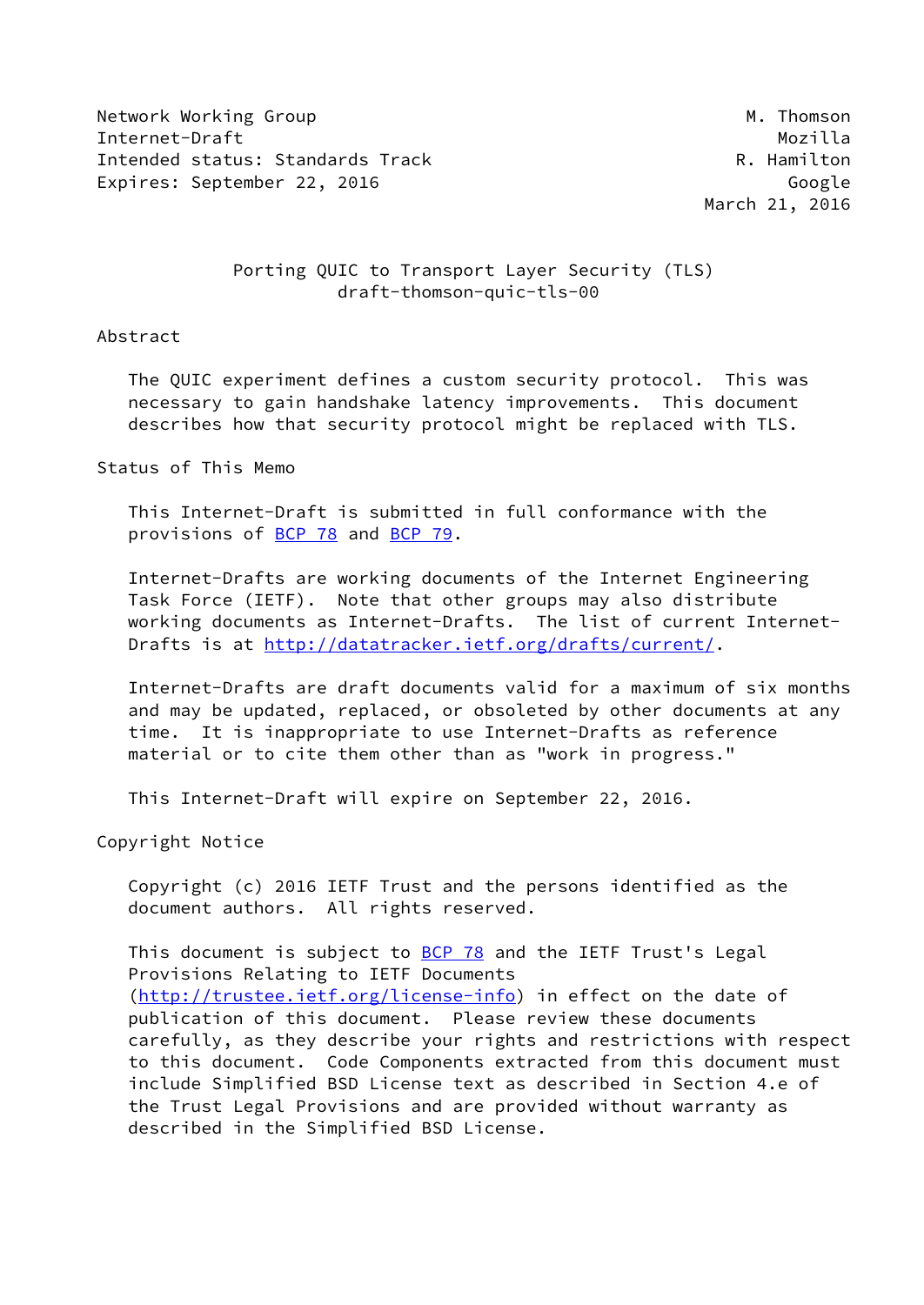<span id="page-1-1"></span>Internet-Draft QUIC over TLS March 2016

# Table of Contents

| 1.                                                                                                                                                                                                                                              |           | $\overline{2}$  |
|-------------------------------------------------------------------------------------------------------------------------------------------------------------------------------------------------------------------------------------------------|-----------|-----------------|
| Notational Conventions<br>1.1.                                                                                                                                                                                                                  |           | $\overline{3}$  |
| 2.                                                                                                                                                                                                                                              |           | $\overline{3}$  |
| 2.1.                                                                                                                                                                                                                                            |           | $\overline{4}$  |
| 3.                                                                                                                                                                                                                                              |           | $\overline{5}$  |
| Mapping of QUIC to QUIC over TLS<br>4.                                                                                                                                                                                                          |           | $\frac{6}{7}$   |
| Protocol and Version Negotiation<br>4.1.                                                                                                                                                                                                        |           |                 |
| Source Address Validation<br>4.2.                                                                                                                                                                                                               |           | $\underline{8}$ |
| 5.                                                                                                                                                                                                                                              |           | $\underline{8}$ |
| TLS Handshake Encryption<br>5.1.                                                                                                                                                                                                                |           | 9               |
| 5.2.                                                                                                                                                                                                                                            |           | 9               |
| 5.3. Sequence Number Reconstruction                                                                                                                                                                                                             | 10        |                 |
| Alternative Design: Exporters<br>5.4.                                                                                                                                                                                                           | 10        |                 |
| Pre-handshake QUIC Messages<br>6.                                                                                                                                                                                                               | 11        |                 |
| 6.1.                                                                                                                                                                                                                                            | 11        |                 |
| Unprotected Frames Prior to Handshake Completion<br>6.2.                                                                                                                                                                                        | 15        |                 |
|                                                                                                                                                                                                                                                 | 15        |                 |
| 6.2.2. ACK Frames                                                                                                                                                                                                                               | 15        |                 |
| 6.2.3. WINDOW_UPDATE Frames                                                                                                                                                                                                                     | 15        |                 |
|                                                                                                                                                                                                                                                 | 16        |                 |
| 6.3. Protected Frames Prior to Handshake Completion                                                                                                                                                                                             | 16        |                 |
| <u>7</u> .                                                                                                                                                                                                                                      | 17        |                 |
| 8.                                                                                                                                                                                                                                              | 18        |                 |
| 9.                                                                                                                                                                                                                                              | 18        |                 |
| 10. References<br>. The contract of the contract of the contract of the contract of the contract of the contract of the contract of the contract of the contract of the contract of the contract of the contract of the contract of the contrac | <b>18</b> |                 |
| Normative References<br>10.1.                                                                                                                                                                                                                   | 18        |                 |
| Informative References<br>10.2.                                                                                                                                                                                                                 | <b>18</b> |                 |
| Appendix A. Acknowledgments                                                                                                                                                                                                                     | 19        |                 |
|                                                                                                                                                                                                                                                 | 19        |                 |
|                                                                                                                                                                                                                                                 |           |                 |

# <span id="page-1-0"></span>[1](#page-1-0). Introduction

QUIC [\[I-D.tsvwg-quic-protocol](#page-19-5)] provides a multiplexed transport for HTTP [\[RFC7230](https://datatracker.ietf.org/doc/pdf/rfc7230)] semantics that provides several key advantages over HTTP/1.1 [\[RFC7230](https://datatracker.ietf.org/doc/pdf/rfc7230)] or HTTP/2 [\[RFC7540](https://datatracker.ietf.org/doc/pdf/rfc7540)] over TCP [\[RFC0793](https://datatracker.ietf.org/doc/pdf/rfc0793)].

 The custom security protocol designed for QUIC provides critical latency improvements for connection establishment. Absent packet loss, most new connections can be established with a single round trip; on subsequent connections between the same client and server, the client can often send application data immediately, that is, zero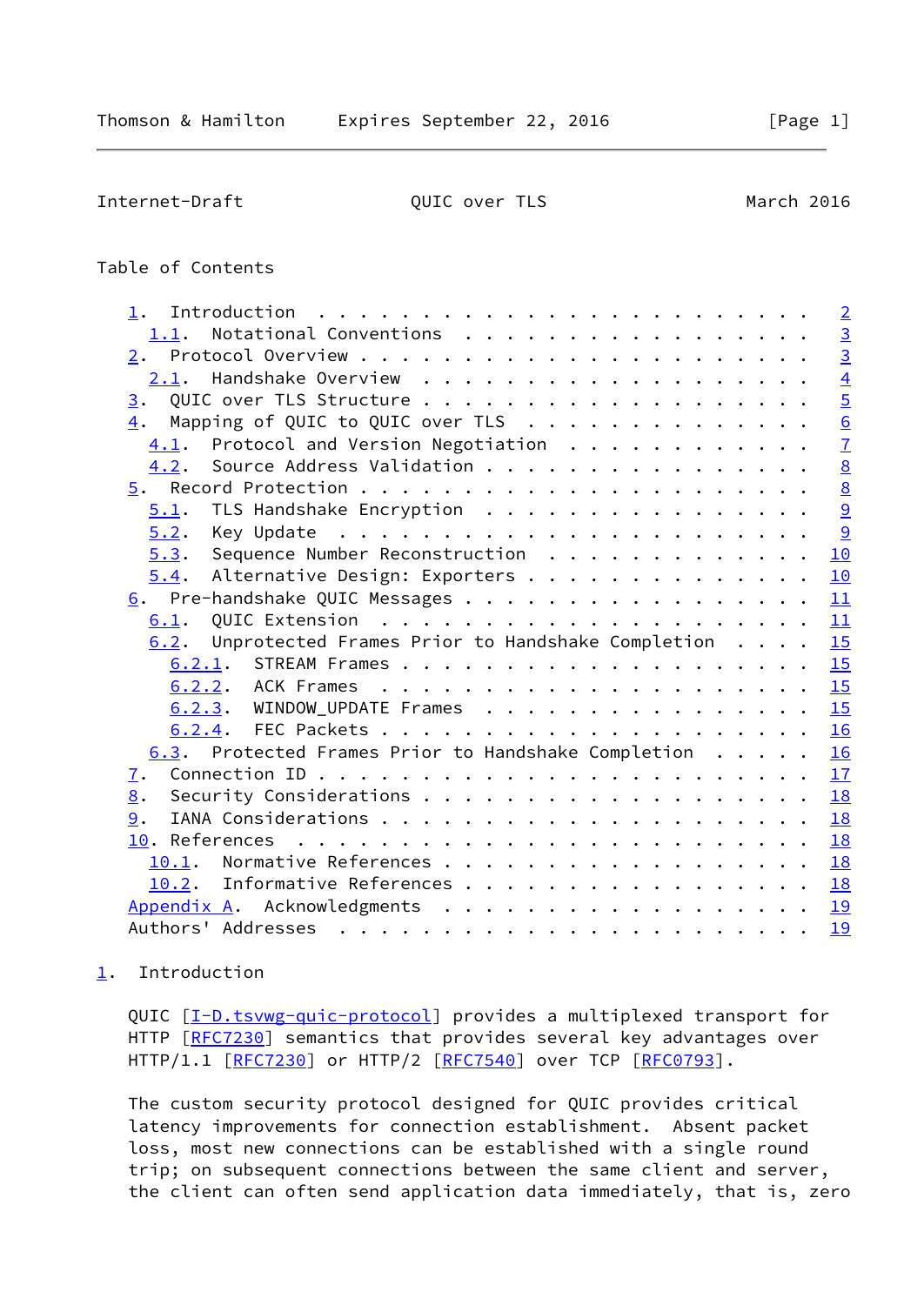round trip setup. TLS 1.3 uses a similar design and aims to provide the same set of improvements.

 This document describes how the standardized TLS 1.3 might serve as a security layer for QUIC. The same design could work for TLS 1.2,

| Thomson & Hamilton | Expires September 22, 2016 | [Page 2] |
|--------------------|----------------------------|----------|
|--------------------|----------------------------|----------|

<span id="page-2-1"></span>Internet-Draft QUIC over TLS March 2016

 though few of the benefits QUIC provides would be realized due to the handshake latency in versions of TLS prior to 1.3.

- Alternative Designs: There are other designs that are possible; and many of these alternative designs are likely to be equally good. The point of this document is to articulate a coherent single design. Notes like this throughout the document are used describe points where alternatives were considered.
- Note: This is a rough draft. Many details have not been ironed out. Ryan is not responsible for any errors or omissions.
- <span id="page-2-0"></span>[1.1](#page-2-0). Notational Conventions

 The words "MUST", "MUST NOT", "SHOULD", and "MAY" are used in this document. It's not shouting; when they are capitalized, they have the special meaning defined in  $[RFC2119]$  $[RFC2119]$ .

<span id="page-2-2"></span>[2](#page-2-2). Protocol Overview

QUIC [\[I-D.tsvwg-quic-protocol](#page-19-5)] can be separated into several modules:

- 1. The basic frame envelope describes the common packet layout. This layer includes connection identification, version negotiation, and includes the indicators that allow the framing, public reset, and FEC modules to be identified.
- 2. The public reset is an unprotected frame that allows an intermediary (an entity that is not part of the security context) to request the termination of a QUIC connection.
- 3. The forward error correction (FEC) module provides redundant entropy that allows for frames to be repaired in event of loss.
- 4. Framing comprises most of the QUIC protocol. Framing provides a number of different types of frame, each with a specific purpose.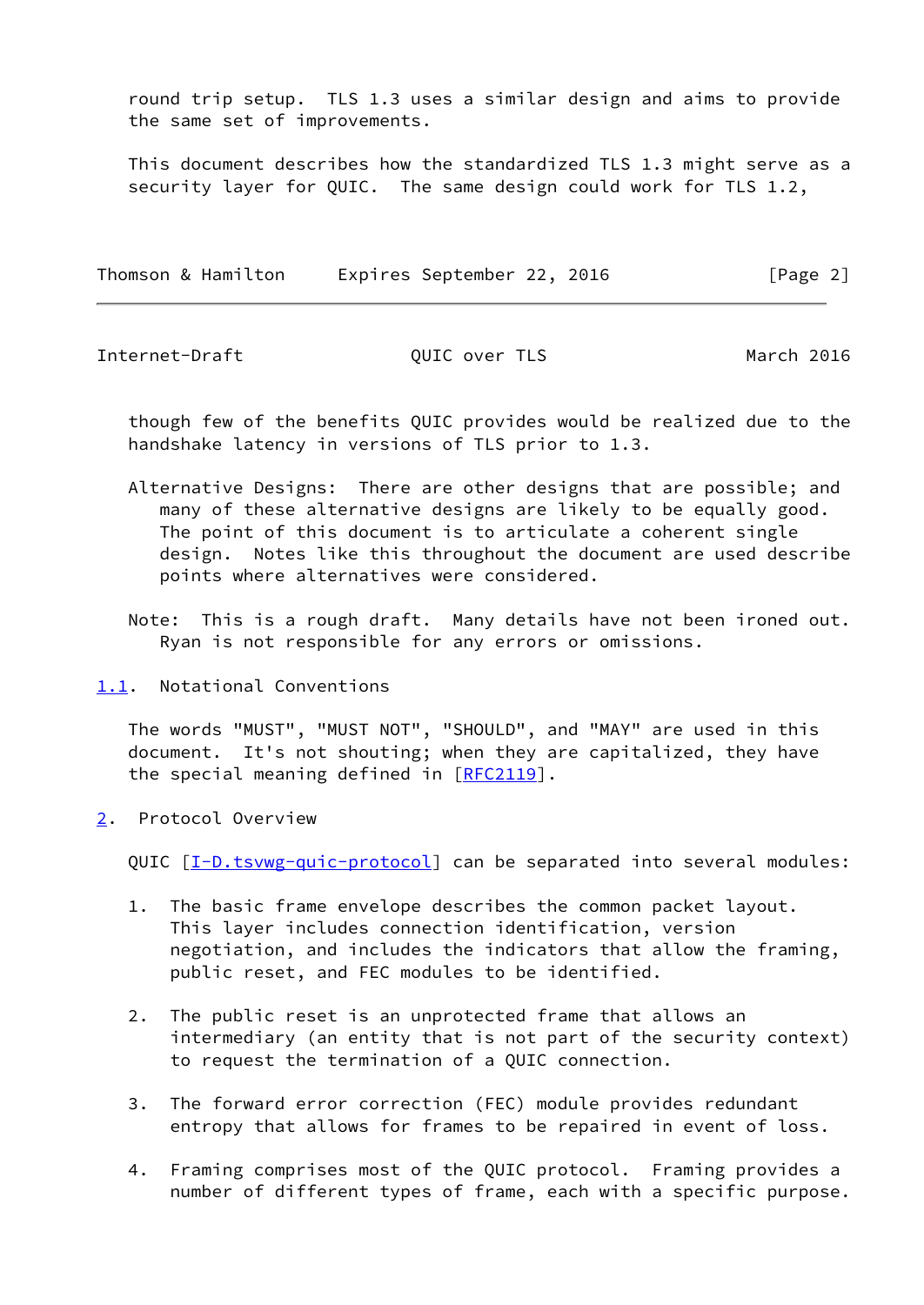Framing supports frames for both congestion management and stream multiplexing. Framing additionally provides a liveness testing capability (the PING frame).

- 5. Crypto provides confidentiality and integrity protection for frames. All frames are protected after the handshake completes on stream 1. Prior to this, data is protected with the 0-RTT keys.
- 6. Multiplexed streams are the primary payload of QUIC. These provide reliable, in-order delivery of data and are used to carry the encryption handshake and transport parameters (stream 1),

| Thomson & Hamilton | Expires September 22, 2016 | [Page 3] |
|--------------------|----------------------------|----------|
|--------------------|----------------------------|----------|

<span id="page-3-0"></span>Internet-Draft QUIC over TLS March 2016

 HTTP header fields (stream 3), and HTTP requests and responses. Frames for managing multiplexing include those for creating and destroying streams as well as flow control and priority frames.

- 7. Congestion management includes packet acknowledgment and other signal required to ensure effective use of available link capacity.
- 8. HTTP mapping provides an adaptation to HTTP that is based on HTTP/2.

 The relative relationship of these components are pictorally represented in Figure 1.

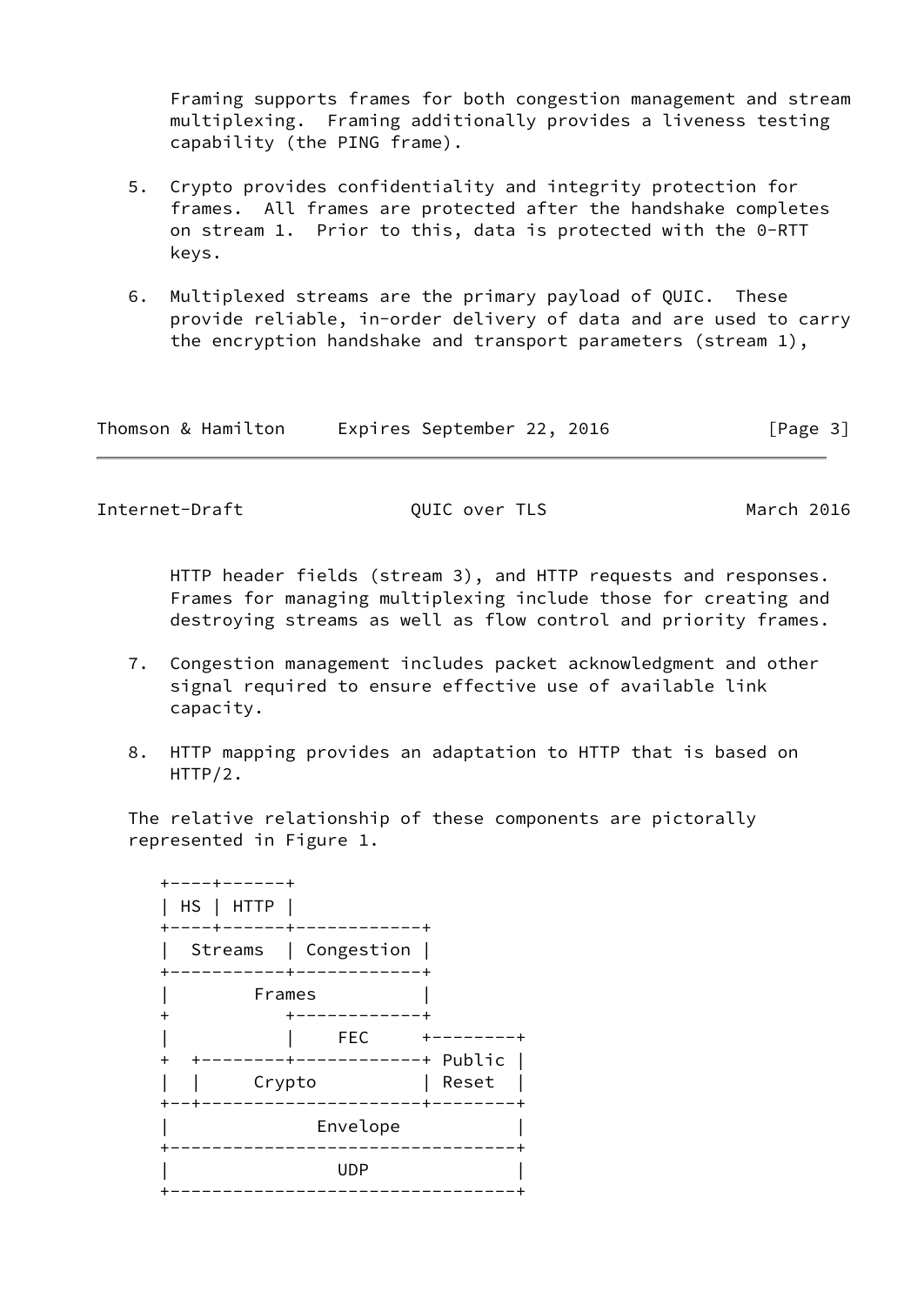$*$ HS = Crypto Handshake

#### Figure 1: QUIC Structure

 This document describes a replacement of the cryptographic parts of QUIC. This includes the handshake messages that are exchanged on stream 1, plus the record protection that is used to encrypt and authenticate all other frames.

<span id="page-4-0"></span>[2.1](#page-4-0). Handshake Overview

TLS 1.3 provides two basic handshake modes of interest to QUIC:

 o A full handshake in which the client is able to send application data after one round trip and the server immediately after receiving the first message from the client.

|  | Thomson & Hamilton | Expires September 22, 2016 |  | [Page 4] |  |
|--|--------------------|----------------------------|--|----------|--|
|  |                    |                            |  |          |  |

<span id="page-4-1"></span>Internet-Draft QUIC over TLS March 2016

 o A 0-RTT handshake in which the client uses information about the server to send immediately. This data can be replayed by an attacker so it MUST NOT carry a self-contained trigger for any non-idempotent action.

 A simplified TLS 1.3 handshake with 0-RTT application data is shown in Figure 2, see [\[I-D.ietf-tls-tls13\]](#page-19-6) for more options.

Client Server Server Server Server Server Server Server Server Server Server Server Server Server Server Serve

 ClientHello (Finished) (0-RTT Application Data) (end\_of\_early\_data) --------> ServerHello {EncryptedExtensions} {ServerConfiguration} {Certificate} {CertificateVerify} {Finished} <-------- [Application Data] {Finished} -------->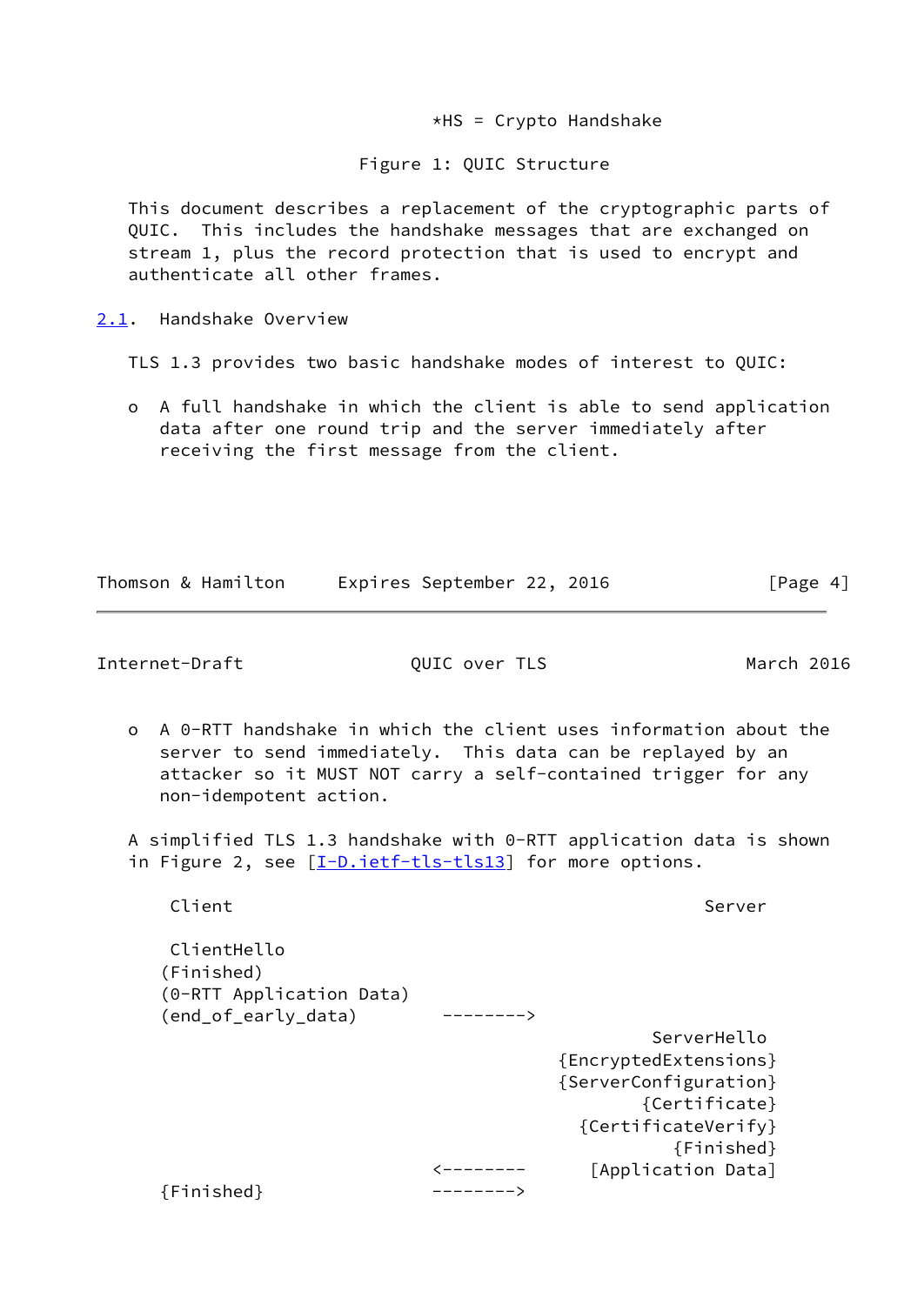[Application Data] <-------> [Application Data]

Figure 2: TLS Handshake with 0-RTT

 Two additional variations on this basic handshake exchange are relevant to this document:

- o The server can respond to a ClientHello with a HelloRetryRequest, which adds an additional round trip prior to the basic exchange. This is needed if the server wishes to request a different key exchange key from the client. HelloRetryRequest might also be used to verify that the client is correctly able to receive packets on the address it claims to have (see [Section 4.2](#page-8-0)).
- o A pre-shared key mode can be used for subsequent handshakes to avoid public key operations. This might be the basis for 0-RTT, even if the remainder of the connection is protected by a new Diffie-Hellman exchange.
- <span id="page-5-0"></span>[3](#page-5-0). QUIC over TLS Structure

 QUIC completes its cryptographic handshake on stream 1, which means that the negotiation of keying material happens within the QUIC protocol. QUIC over TLS does the same, relying on the ordered

| Thomson & Hamilton | Expires September 22, 2016 |  | [Page 5] |
|--------------------|----------------------------|--|----------|

<span id="page-5-1"></span>Internet-Draft QUIC over TLS March 2016

 delivery guarantees provided by QUIC to ensure that the TLS handshake packets are delivered reliably and in order.

| TLS<br>HTTP |                                                                   |  |
|-------------|-------------------------------------------------------------------|--|
| Streams     | Congestion                                                        |  |
| Frames      |                                                                   |  |
|             | <b>FEC</b><br>----------+ Public<br>TLS Record Protection   Reset |  |
|             | ------+-<br>Envelope                                              |  |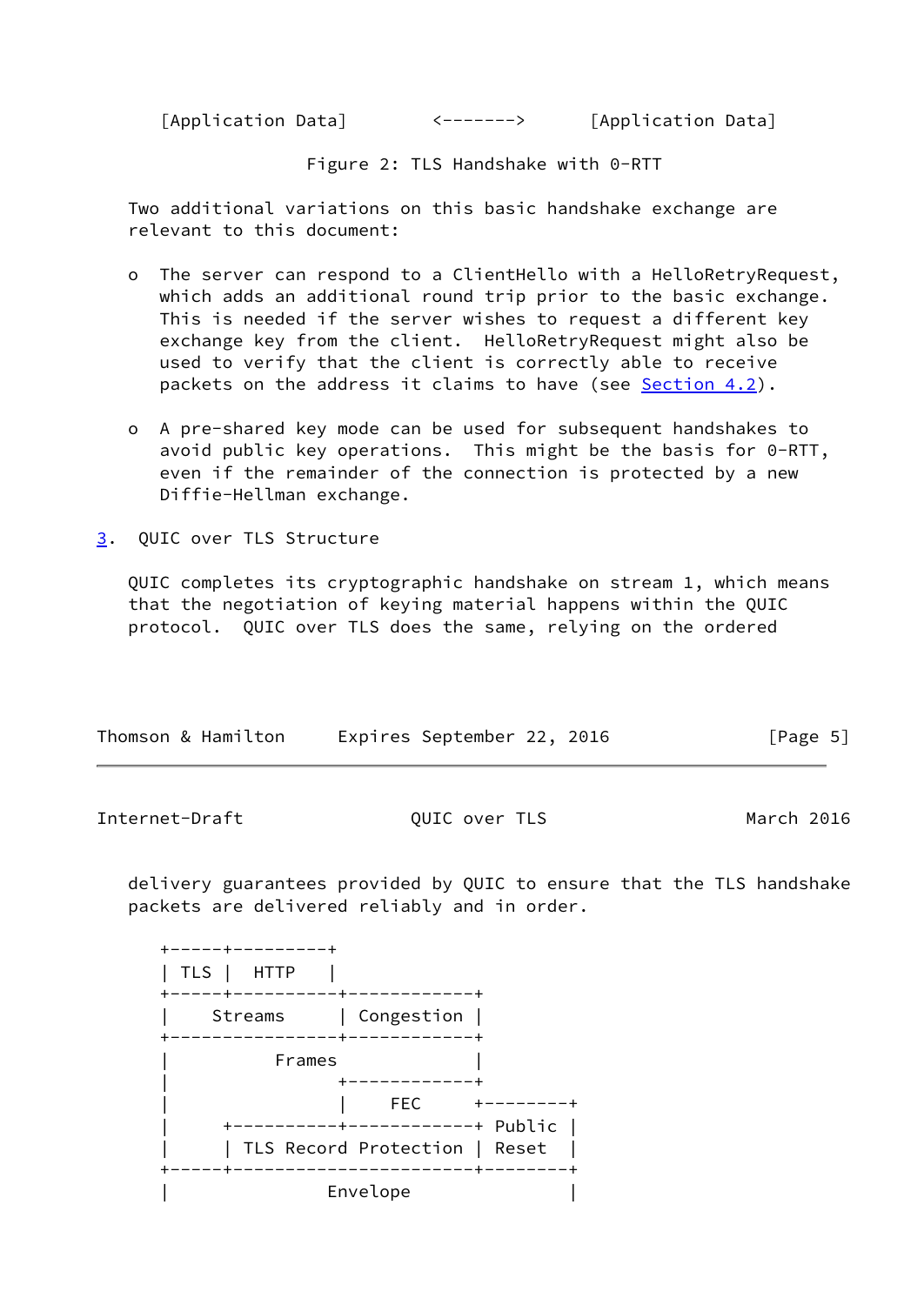| والمستنقص المتعادل والمتعادل والمتعادلات<br>---<br>--- |
|--------------------------------------------------------|
| une                                                    |
| - -                                                    |

Figure 3: QUIC over TLS

 In this design the QUIC envelope carries QUIC frames until the TLS handshake completes. After the handshake successfully completes the key exchange, QUIC frames are then protected by TLS record protection.

 QUIC stream 1 is used to exchange TLS handshake packets. QUIC provides for reliable and in-order delivery of the TLS handshake messages.

 Prior to the completion of the TLS handshake, QUIC frames can be exchanged. However, these frames are not authenticated or confidentiality protected. [Section 6](#page-11-0) covers some of the implications of this design.

- Alternative Design: TLS could be used to protect the entire QUIC envelope. QUIC version negotiation could be subsumed by TLS and ALPN [\[RFC7301](https://datatracker.ietf.org/doc/pdf/rfc7301)]. The only unprotected packets are then public resets and ACK frames, both of which could be given first octet values that would easily distinguish them from other TLS packets. This requires that the QUIC sequence numbers be moved to the outside of the record.
- <span id="page-6-0"></span>[4](#page-6-0). Mapping of QUIC to QUIC over TLS

 Several changes to the structure of QUIC are necessary to make a layered design practical.

| Thomson & Hamilton | Expires September 22, 2016 | [Page 6] |
|--------------------|----------------------------|----------|
|--------------------|----------------------------|----------|

<span id="page-6-1"></span>Internet-Draft QUIC over TLS March 2016

 These changes produce the handshake shown in Figure 4. In this handshake, QUIC STREAM frames on stream 1 carry the TLS handshake. QUIC is responsible for ensuring that the handshake packets are re sent in case of loss and that they can be ordered correctly.

 QUIC operates without any record protection until the handshake completes, just as TLS over TCP does not include record protection for the handshake messages. Once complete, QUIC frames and forward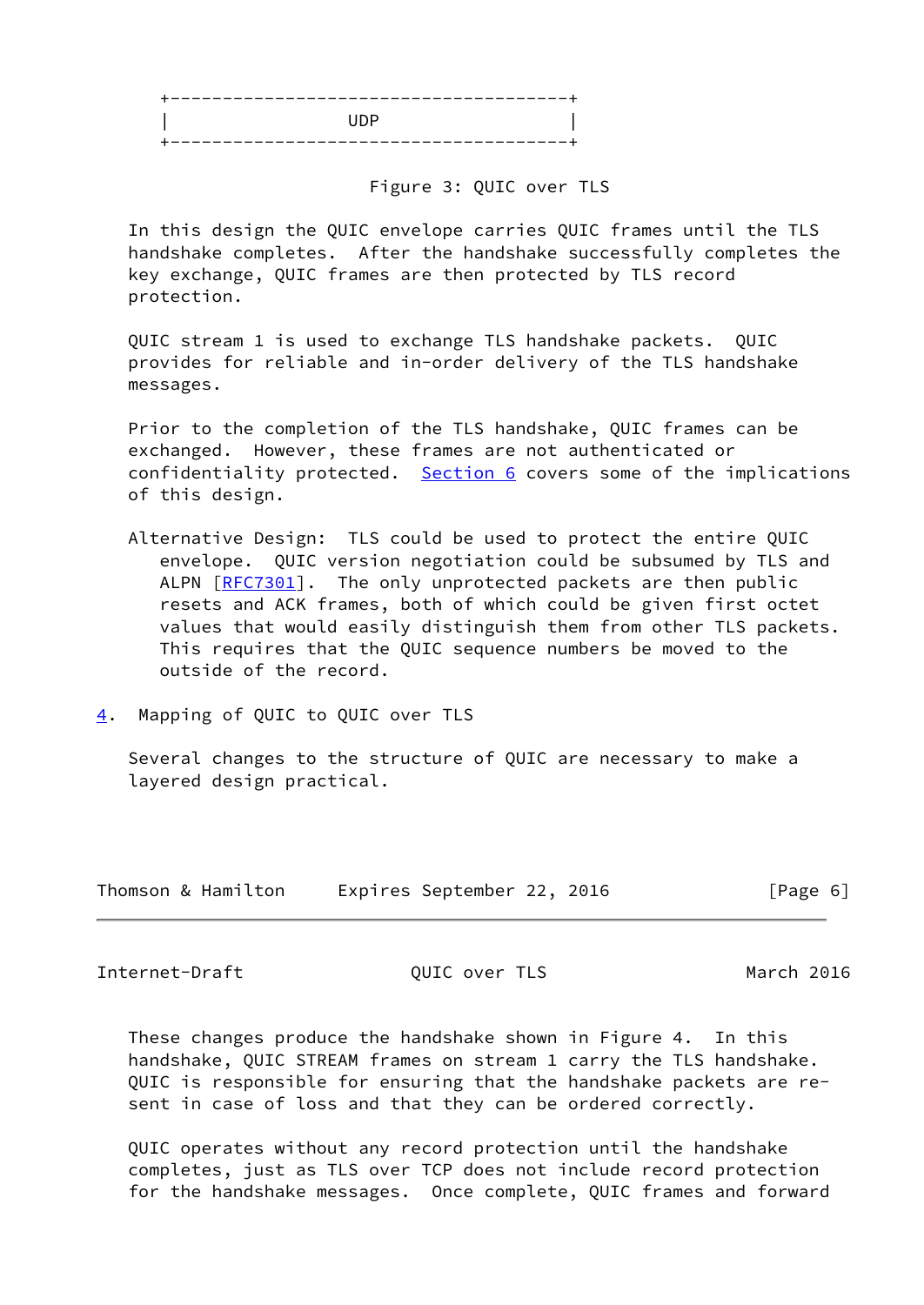error control (FEC) messages are encapsulated in using TLS record protection.

Client Server Server Server Server Server Server Server Server Server Server Server Server Server Server Serve QUIC STREAM Frame <stream 1> ClientHello + QUIC Setup Parameters (Finished) --------> (Replayable QUIC Frames <any stream>) (end\_of\_early\_data <1>) --------> QUIC STREAM Frame <1> ServerHello {EncryptedExtensions} {ServerConfiguration} {Certificate} {CertificateVerify} {Finished} <-------- [QUIC Frames/FEC] QUIC STREAM Frame <1> {Finished} --------> [QUIC Frames/FEC] <-------> [QUIC Frames/FEC]

#### Figure 4: QUIC over TLS Handshake

 The remainder of this document describes the changes to QUIC and TLS that allow the protocols to operate together.

<span id="page-7-0"></span>[4.1](#page-7-0). Protocol and Version Negotiation

 The QUIC version negotiation mechanism is used to negotiate the version of QUIC that is used prior to the completion of the handshake. However, this packet is not authenticated, enabling an active attacker to force a version downgrade.

 To ensure that a QUIC version downgrade is not forced by an attacker, version information is copied into the TLS handshake, which provides integrity protection for the QUIC negotiation. This doesn't prevent version downgrade during the handshake, though it does prevent a

Thomson & Hamilton Expires September 22, 2016 [Page 7]

<span id="page-7-1"></span>Internet-Draft QUIC over TLS March 2016

connection from completing with a downgraded version, see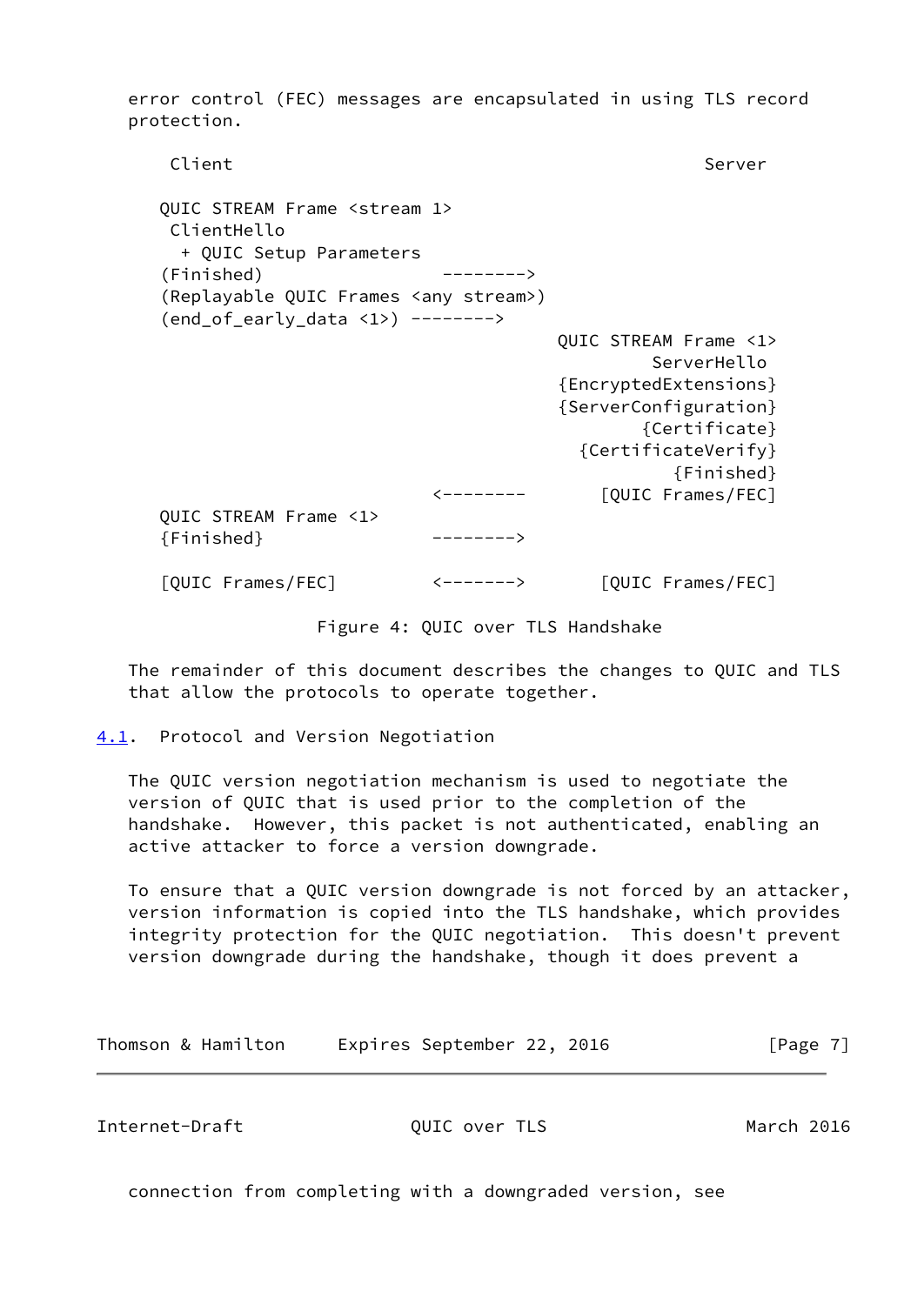## [Section 6.1](#page-12-0).

 ISSUE: The QUIC version negotiation has poor performance in the event that a client is forced to downgrade from their preferred version.

#### <span id="page-8-0"></span>[4.2](#page-8-0). Source Address Validation

 QUIC implementations describe a source address token. This is an opaque blob that a server provides to clients when they first use a given source address. The client returns this token in subsequent messages as a return routeability check. That is, the client returns this token to prove that it is able to receive packets at the source address that it claims.

 Since this token is opaque and consumed only by the server, it can be included in the TLS 1.3 configuration identifier for 0-RTT handshakes. Servers that use 0-RTT are advised to provide new configuration identifiers after every handshake to avoid passive linkability of connections from the same client.

 A server that is under load might include the same information in the cookie extension/field of a HelloRetryRequest. (Note: the current version of TLS 1.3 does not include the ability to include a cookie in HelloRetryRequest.)

<span id="page-8-1"></span>[5](#page-8-1). Record Protection

 Each TLS record is encapsulated in the QUIC envelope. This provides length information, which means that the length field can be dropped from the TLS record.

 The sequence number used by TLS record protection is changed to deal with the potential for packets to be dropped or lost. The QUIC sequence number is used in place of the monotonically increasing TLS record sequence number. This means that the TLS record protection employed is closer to DTLS in both its form and the guarantees that are provided.

 QUIC has a single, contiguous sequence number space. In comparison, TLS restarts its sequence number each time that record protection keys are changed. The sequence number restart in TLS ensures that a compromise of the current traffic keys does not allow an attacker to truncate the data that is sent after a key update by sending additional packets under the old key (causing new packets to be discarded).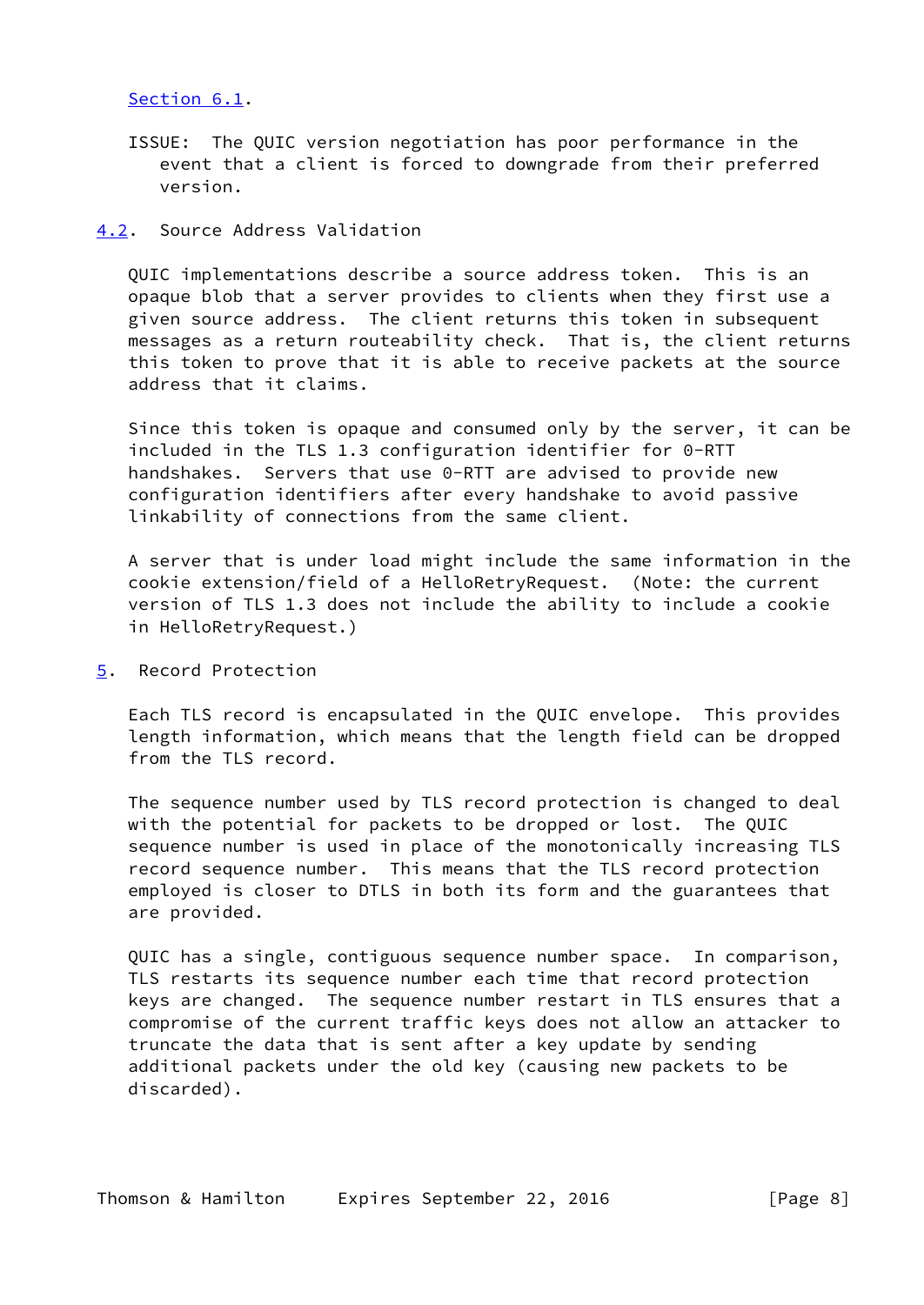<span id="page-9-1"></span> QUIC does not rely on there being a continuous sequence of application data packets; QUIC uses authenticated repair mechansims that operate above the layer of encryption. QUIC can therefore operate without restarting sequence numbers.

# <span id="page-9-0"></span>[5.1](#page-9-0). TLS Handshake Encryption

 TLS 1.3 adds encryption for handshake messages. This introduces an additional transition between different record protection keys during the handshake. A consequence of this is that it becomes more important to explicitly identify the transition from one set of keys to the next (see [Section 5.2](#page-9-2)).

## <span id="page-9-2"></span>[5.2](#page-9-2). Key Update

 Each time that the TLS record protection keys are changed, the message initiating the change could be lost. This results in subsequent packets being indecipherable to the peer that receives them. Key changes happen at the conclusion of the handshake and and immediately after a KeyUpdate message.

 TLS relies on an ordered, reliable transport and therefore provides no other mechanism to ensure that a peer receives the message initiating a key change prior to receiving the subsequent messages that are protected using the new key. A similar mechanism here would introduce head-of-line blocking.

 The simplest solution here is to steal a single bit from the unprotected part of the QUIC header that signals key updates, similar to how DTLS signals the epoch on each packet. The epoch bit is encoded into 0x80 of the QUIC public flags.

 Each time the epoch bit changes, an attempt is made to update the keys used to read. Peers are prohibited from sending multiple KeyUpdate messages until they see a reciprocal KeyUpdate to prevent the chance that a transition is undetected as a result of two changes in this bit.

 The transition from cleartext to encrypted packets is exempt from this limit of one key change. Two key changes occur during the handshake. The server sends packets in the clear, plus packets protected using handshake and application data keys. With only a single bit available to discriminate between keys, packets protected with the application data keys will have the same bit value as cleartext packets. This condition will be easily identified and handled, likely by discarding the application data, since the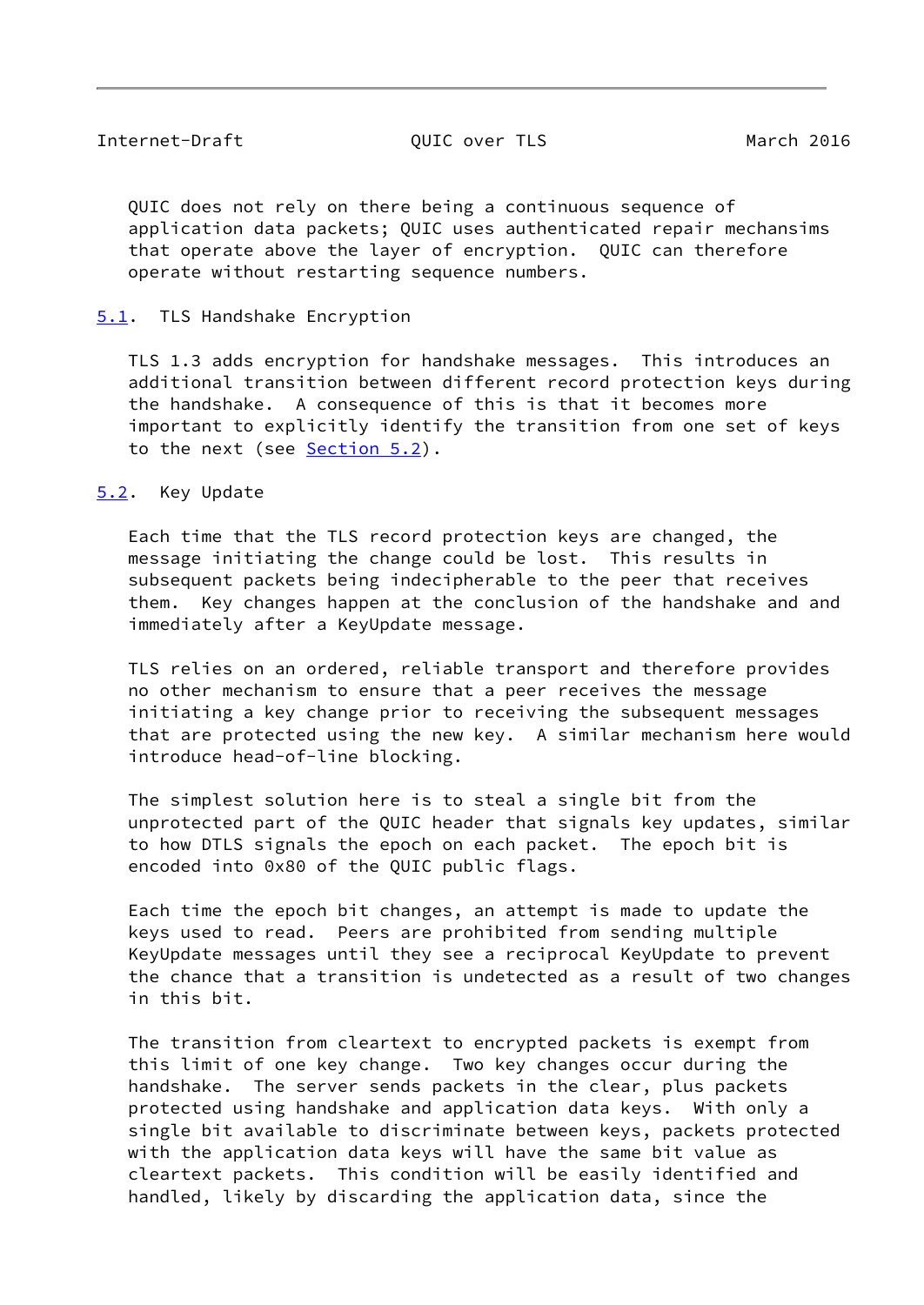encrypted packets will be highly unlikely to be valid.

Thomson & Hamilton Expires September 22, 2016 [Page 9]

<span id="page-10-1"></span>Internet-Draft QUIC over TLS March 2016

<span id="page-10-0"></span>[5.3](#page-10-0). Sequence Number Reconstruction

 Each peer maintains a 48-bit send sequence number that is incremented with each packet that is sent (even retransmissions). The least significant 8-, 16-, 32-, or 48-bits of this number is encoded in the QUIC sequence number field in every packet. A 16-bit send epoch number is maintained; the epoch is incremented each time new record protection keying material is used. The least significant bit of the epoch number is encoded into the epoch bit (0x80) of the QUIC public flags.

 A receiver maintains the same values, but recovers values based on the packets it receives. This is based on the sequence number of packets that it has received. A simple scheme predicts the receive sequence number of an incoming packet by incrementing the sequence number of the most recent packet to be successfully decrypted by one and expecting the sequence number to be within a range centered on that value. The receive epoch value is incremented each time that the epoch bit (0x80) changes.

 The sequence number used for record protection is the 64-bit value obtained by concatenating the epoch and sequence number, both in network byte order.

<span id="page-10-2"></span>[5.4](#page-10-2). Alternative Design: Exporters

 An exporter could be used to provide keying material for a QUIC specific record protection. This could draw on the selected cipher suite and the TLS record protection design so that the overall effort required to design and analyze is kept minimal.

 One concern with using exporters is that TLS doesn't define an exporter for use prior to the end of the handshake. That means the creation of a special exporter for use in protecting 0-RTT data. That's a pretty sharp object to leave lying around, and it's not clear what the properties we could provide. (That doesn't mean that there wouldn't be demand for such a thing, the possibility has already been raised.)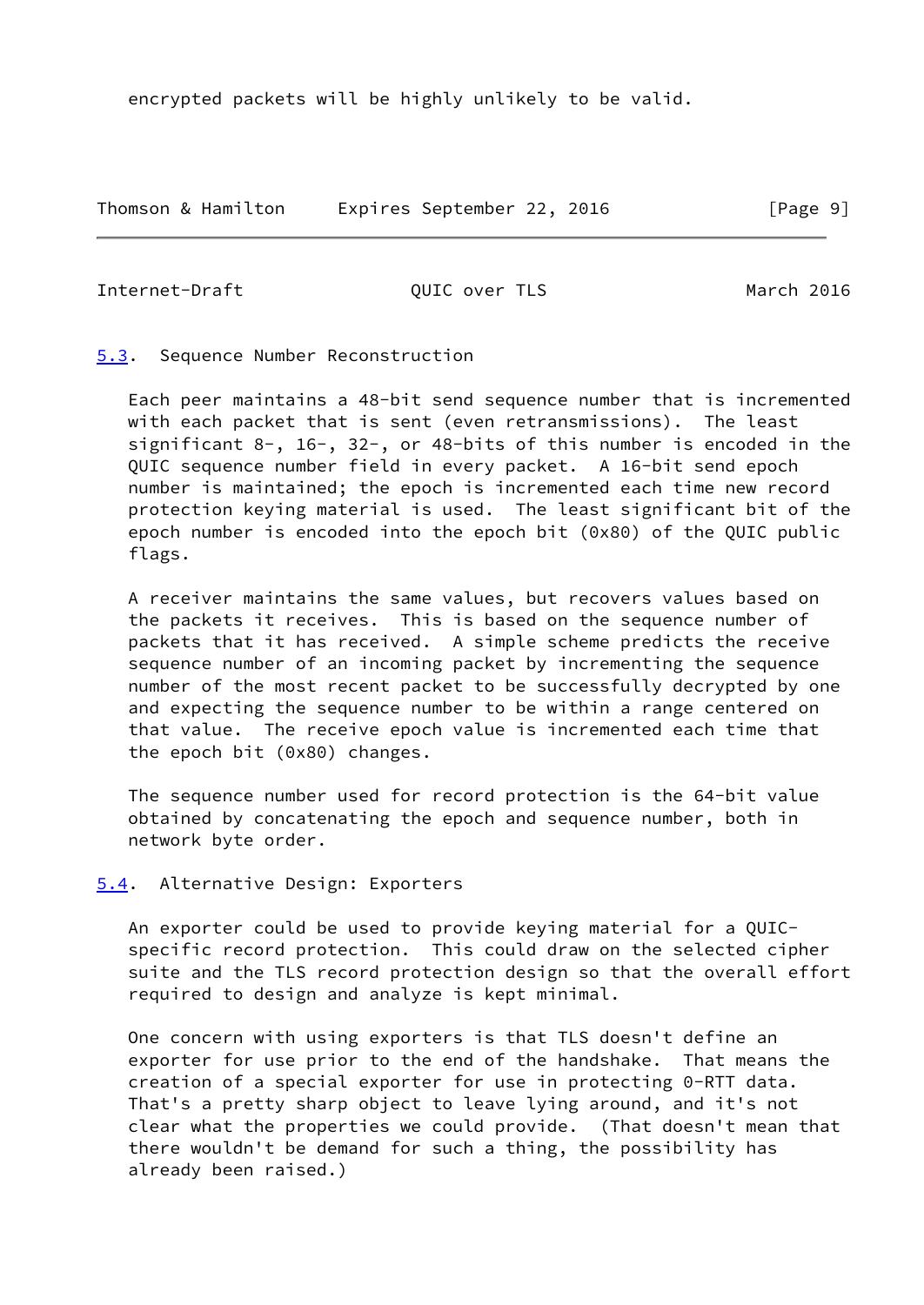An exporter-based scheme might opt not to use the handshake traffic keys to protect QUIC packets during the handshake, relying instead on separate protection for the TLS handshake records. This complicates implementations somewhat, so an exporter might still be used.

 In the end, using an exporter doesn't alter the design significantly. Given the risks, a modification to the record protocol is probably safer.

| Thomson & Hamilton | Expires September 22, 2016 | [Page 10] |
|--------------------|----------------------------|-----------|
|--------------------|----------------------------|-----------|

<span id="page-11-1"></span>Internet-Draft QUIC over TLS March 2016

<span id="page-11-0"></span>[6](#page-11-0). Pre-handshake QUIC Messages

 Implementations MUST NOT exchange data on any stream other than stream 1 prior to the TLS handshake completing. However, QUIC requires the use of several types of frame for managing loss detection and recovery. In addition, it might be useful to use the data acquired during the exchange of unauthenticated messages for congestion management.

 The actions that a peer takes as a result of receiving an unauthenticated packet needs tobe limited. In particular, state established by these packets cannot be retained once record protection commences.

 There are several approaches possible for dealing with unauthenticated packets prior to handshake completion:

- o discard and ignore them
- o use them, but reset any state that is established once the handshake completes
- o use them and authenticate them afterwards; failing the handshake if they can't be authenticated
- o save them and use them when they can be properly authenticated

o treat them as a fatal error

 Different strategies are appropriate for different types of data. This document proposes that all strategies are possible depending on the type of message.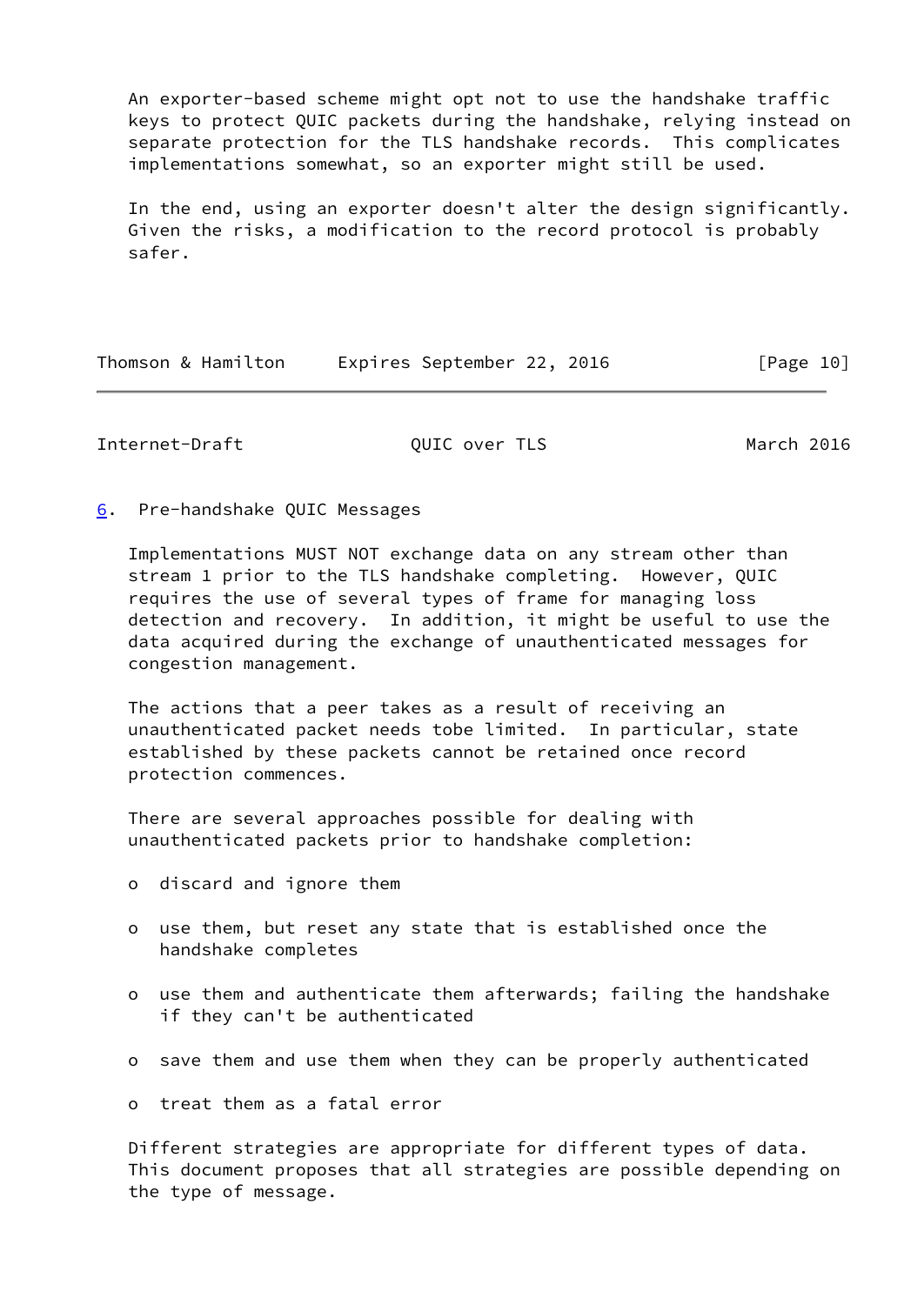- o Transport parameters and options are made usable and authenticated as part of the TLS handshake (see [Section 6.1](#page-12-0)).
- o Most unprotected messages are treated as fatal errors when received except for the small number necessary to permit the handshake to complete (see **Section 6.2**).
- o Protected packets can be discarded, but can be saved and later used (see [Section 6.3](#page-17-2)).

<span id="page-12-0"></span>[6.1](#page-12-0). QUIC Extension

 A client describes characteristics of the transport protocol it intends to conduct with the server in a new QUIC-specific extension in its ClientHello. The server uses this information to determine

| Thomson & Hamilton | Expires September 22, 2016 | [Page 11] |
|--------------------|----------------------------|-----------|
|                    |                            |           |

Internet-Draft **Canadian CUIC** over TLS March 2016

 whether it wants to continue the connection, request source address validation, or reject the connection. Having this information unencrypted permits this check to occur prior to committing the resources needed to complete the initial key exchange.

 If the server decides to complete the connection, it generates a corresponding response and includes it in the EncryptedExtensions message.

 These parameters are not confidentiality-protected when sent by the client, but the server response is protected by the handshake traffic keys. The entire exchange is integrity protected once the handshake completes.

 This information is not used by TLS, but can be passed to the QUIC protocol as initialization parmeters.

 The "quic\_parameters" extension contains a declarative set of parameters that establish QUIC operating parameters and constrain the behaviour of a peer. The connection identifier and version are first negotiated using QUIC, and are included in the TLS handshake in order to provide integrity protection.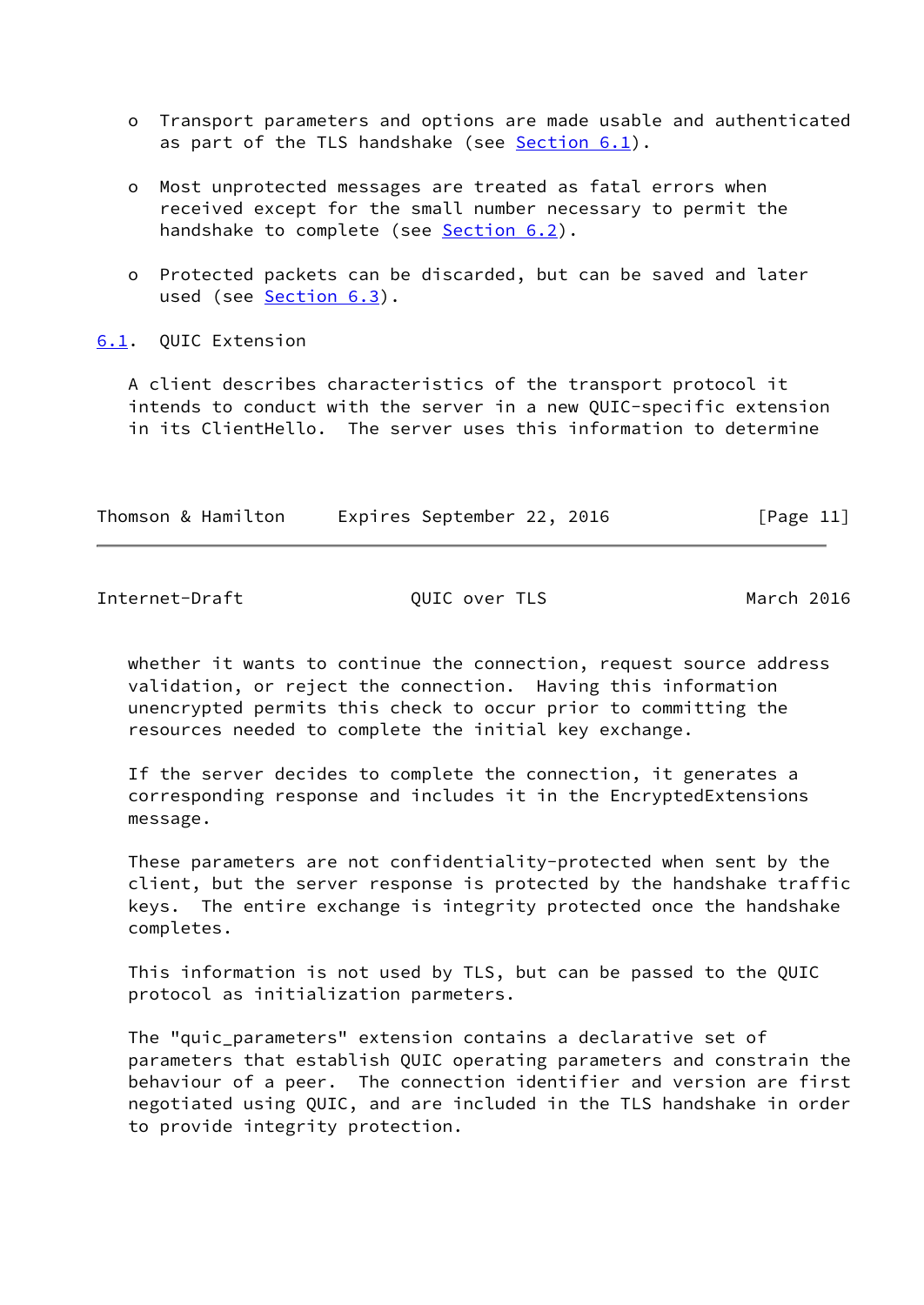Thomson & Hamilton Expires September 22, 2016 [Page 12]

Internet-Draft QUIC over TLS March 2016

 enum { receive\_buffer(0), (65535) } QuicTransportParameterType; struct { QuicTransportParameterType type; uint32 value; } QuicTransportParameter; uint32 QuicVersion; enum { (65535) } QuicOption; struct { uint64 connection\_id;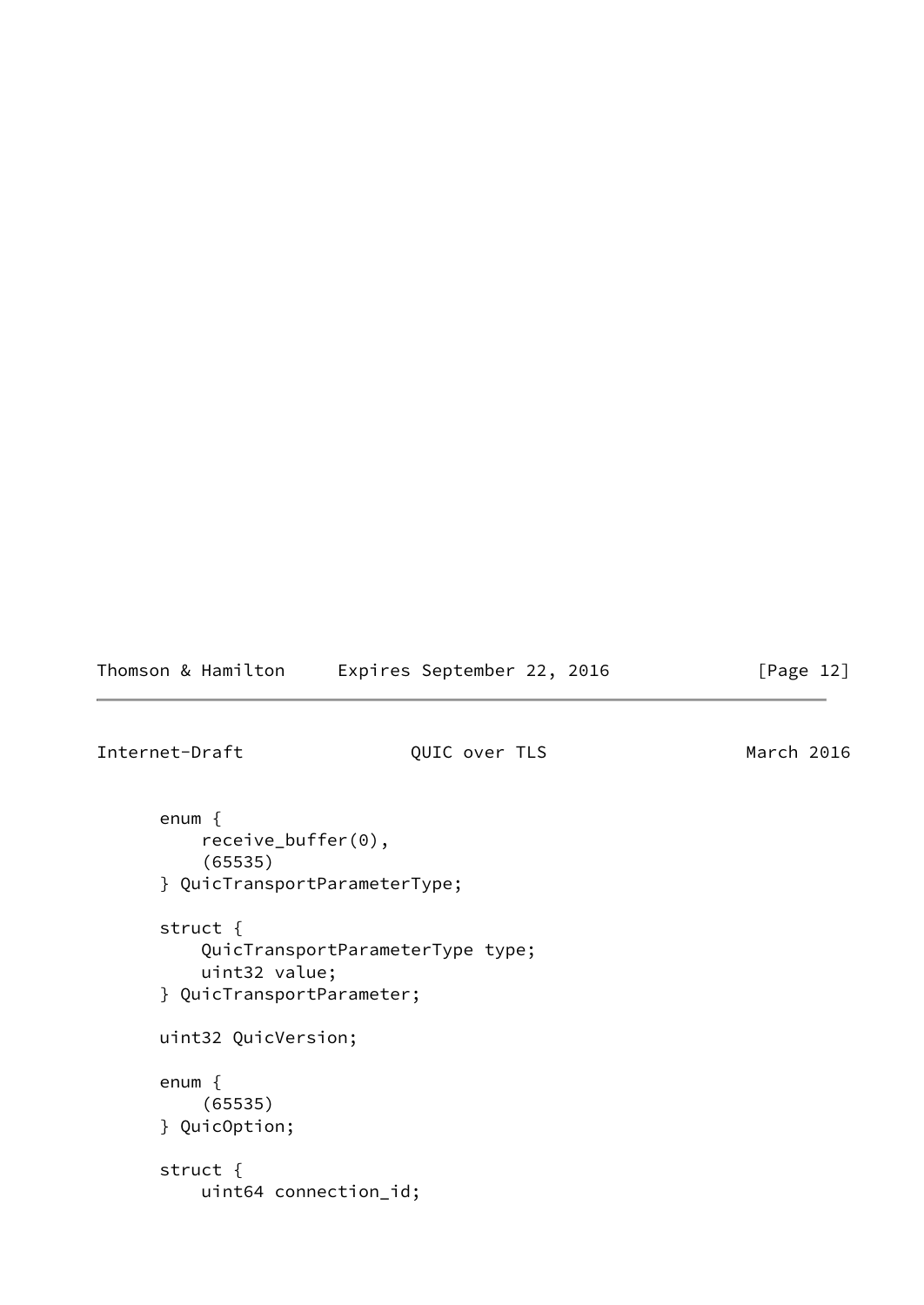- QuicVersion quic\_version; QuicVersion supported\_quic\_versions<0..2^8-1>; uint32 connection initial window; uint32 stream\_initial\_window; uint32 implicit\_shutdown\_timeout; QuicTransportParameter transport\_parameters<0..2^16-1>; QuicOption options<0..2^8-2>;
- } QuicParametersExtension;

 This extension MUST be included if a QUIC version is negotiated. A server MUST NOT negotiate QUIC if this extension is not present.

 Based on the values offered by a client a server MAY use the values in this extension to determine whether it wants to continue the connection, request source address validation, or reject the connection. Since this extension is initially unencrypted, the server can use the information prior to committing the resources needed to complete a key exchange.

 If the server decides to use QUIC, this extension MUST be included in the EncryptedExtensions message.

The parameters are:

- connection\_id: The 64-bit connection identifier for the connection, as selected by the client.
- quic\_version: The currently selected QUIC version that is used for the connection. This is the version negotiated using the unauthenticated QUIC version negotiation [\(Section 4.1](#page-7-0)).

Thomson & Hamilton Expires September 22, 2016 [Page 13]

Internet-Draft QUIC over TLS March 2016

- supported\_quic\_versions: This is a list of supported QUIC versions for each peer. A client sends an empty list if the version of QUIC being used is their preferred version; however, a client MUST include their preferred version if this was not negotiated using QUIC version negotiation. A server MUST include all versions that it supports in this list.
- connection\_initial\_window: The initial value for the connection flow control window for the endpoint, in octets.

connection\_initial\_window: The initial value for the flow control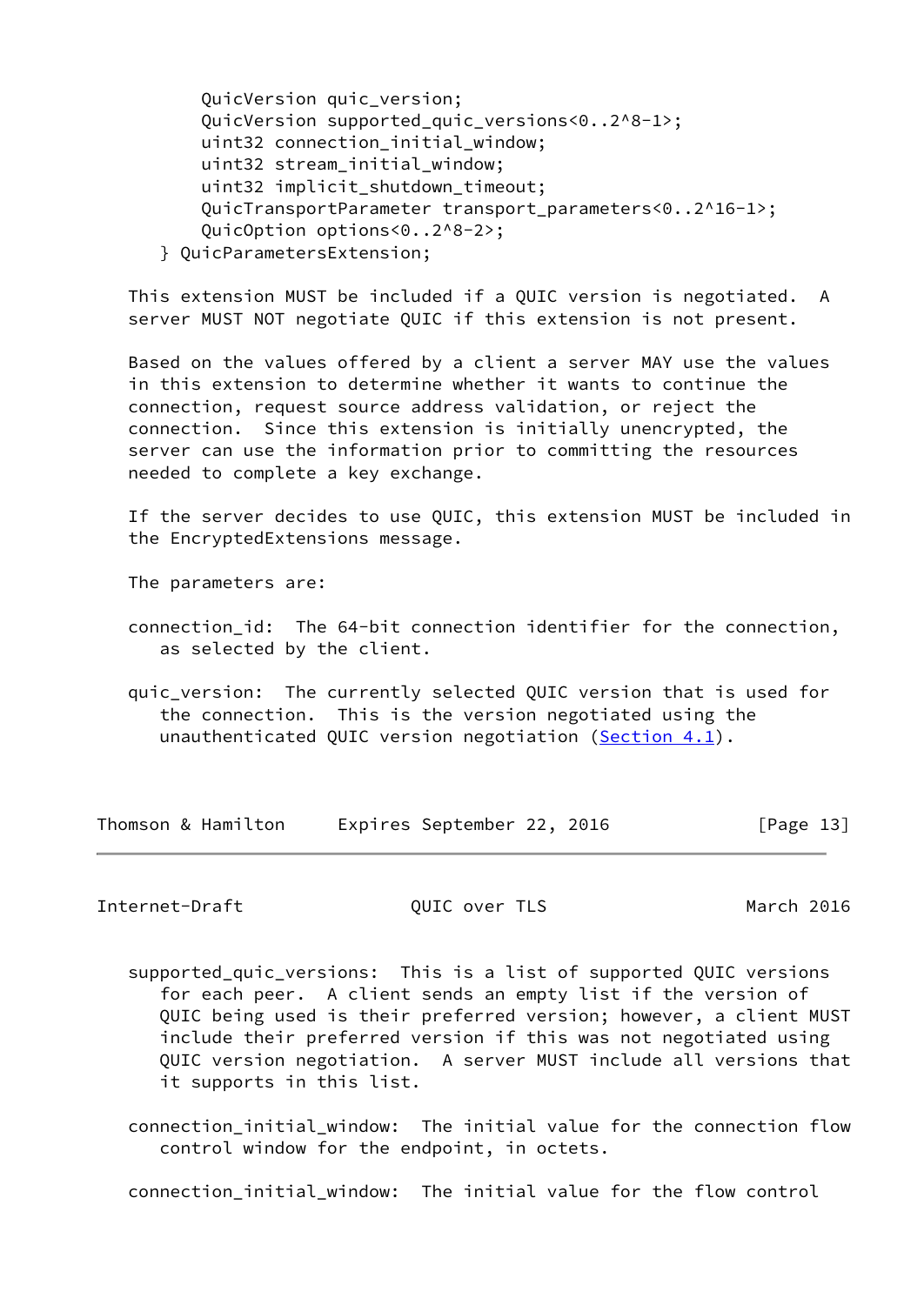window of new streams created by the peer endpoint, in octets.

- implicit shutdown timeout: The time, in seconds, that a connection can remain idle before being implicitly shutdown.
- transport parameters: A list of parameters for the QUIC connection, expressed as key-value pairs of arbitrary length. The QuicTransportParameterType identifies each parameter; duplicate types are not permitted and MUST be rejected with a fatal illegal parameter alert. Type values are taken from a single space that is shared by all QUIC versions.
	- ISSUE: There is currently no way to update the value of parameters once the connection has started. QUIC crypto provided a SCFG message that could be sent after the connection was established.
- options: A list of options that can be negotiated for a given connection. These are set during the initial handshake and are fixed thereafter. These options are used to enable or disable optional features in the protocol. The set of features that are supported across different versions might vary. A client SHOULD include all options that it is willing to use. The server MAY select any subset of those options that apply to the version of QUIC that it selects. Only those options selected by the server are available for use.
	- Note: This sort of optional behaviour seems like it could be accommodated adequately by defining new versions of QUIC for each experiment. However, as an evolving protocol, multiple experiments need to be conducted concurrently and continuously. The options parameter provides a flexible way to regulate which experiments are enabled on a per-connection basis.

| Thomson & Hamilton | Expires September 22, 2016 | [Page 14] |
|--------------------|----------------------------|-----------|
|--------------------|----------------------------|-----------|

<span id="page-15-1"></span>Internet-Draft QUIC over TLS March 2016

<span id="page-15-0"></span>[6.2](#page-15-0). Unprotected Frames Prior to Handshake Completion

 This section describes the handling of messages that are sent and received prior to the completion of the TLS handshake.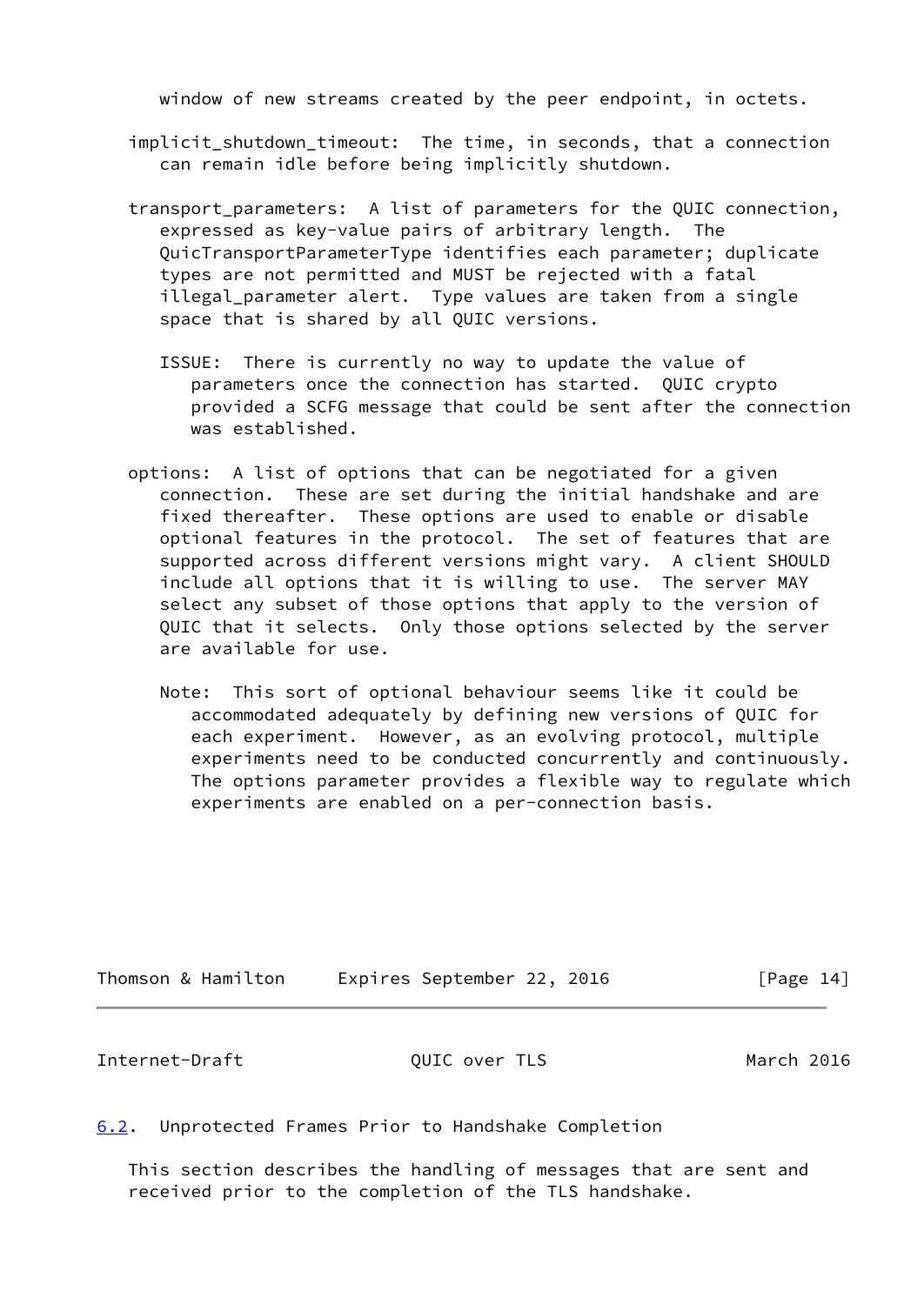Sending and receiving unprotected messages is hazardous. Unless expressly permitted, receipt of an unprotected message of any kind MUST be treated as a fatal error.

#### <span id="page-16-0"></span>[6.2.1](#page-16-0). STREAM Frames

 "STREAM" frames for stream 1 are permitted. These carry the TLS handshake messages.

 Receiving unprotected "STREAM" frames that do not contain TLS handshake messages MUST be treated as a fatal error.

## <span id="page-16-1"></span>[6.2.2](#page-16-1). ACK Frames

 "ACK" frames are permitted prior to the handshake being complete. However, an unauthenticated "ACK" frame can only be used to obtain NACK ranges. Timestamps MUST NOT be included in an unprotected ACK frame, since these might be modified by an attacker with the intent of altering congestion control response. Information on FEC-revived packets is redundant, since use of FEC in this phase is prohibited.

 "ACK" frames MAY be sent a second time once record protection is enabled. Once protected, timestamps can be included.

 Editor's Note: This prohibition might be a little too strong, but this is the only obviously safe option. If the amount of damage that an attacker can do by modifying timestamps is limited, then it might be OK to permit the inclusion of timestamps. Note that an attacker need not be on-path to inject an ACK.

## <span id="page-16-2"></span>[6.2.3](#page-16-2). WINDOW\_UPDATE Frames

 Sending a "WINDOW\_UPDATE" on stream 1 might be necessary to permit the completion of the TLS handshake, particularly in cases where the certification path is lengthy. To avoid stalling due to flow control exhaustion, "WINDOW\_UPDATE" frames with stream 1 are permitted.

 Receiving a "WINDOW\_UPDATE" frame on streams other than 1 MUST be treated as a fatal error.

Stream 1 is exempt from the connection-level flow control window.

Thomson & Hamilton Expires September 22, 2016 [Page 15]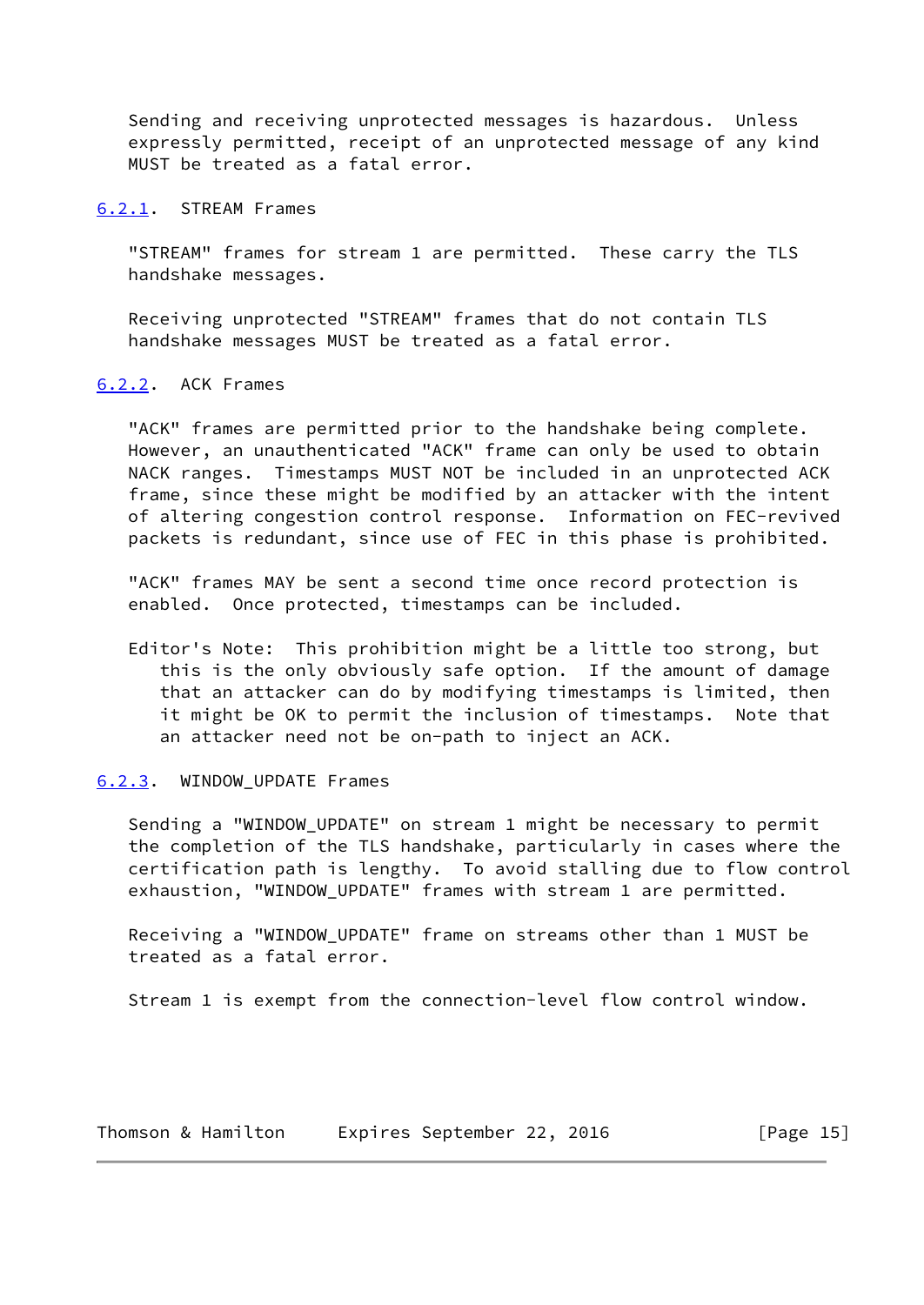<span id="page-17-1"></span> The position of the flow control window MUST be reset to defaults once the TLS handshake is complete. This might result in the window position for either the connection or stream 1 being smaller than the number of octets that have been sent on those streams. A "WINDOW\_UPDATE" frame might therefore be necessary to prevent the connection from being stalled.

 Note: This is only potentially problematic for servers, who might need to send large certificate chains. In other cases, this is unlikely given that QUIC - like HTTP  $[REC7230]$  - is a protocol where the server is unable to exercise the opportunity TLS presents to send first.

 If a server has a large certificate chain, or later modifications or extensions to QUIC permit the server to send first, a client might reduce the chance of stalling due to flow control in this first round trip by setting larger values for the initial stream and connection flow control windows using the "quic\_parameters" extension [\(Section 6.1](#page-12-0)).

 Editor's Note: Unlike "ACK", the prohibition on "WINDOW\_UPDATE" is much less of an imposition on implementations. And, given that a spurious "WINDOW\_UPDATE" might be used to create a great deal of memory pressure on an endpoint, the restriction seems justifiable. Besides, I understand this one a lot better.

<span id="page-17-0"></span>[6.2.4](#page-17-0). FEC Packets

 FEC packets MUST NOT be sent prior to completing the TLS handshake. Endpoints MUST treat receipt of an unprotected FEC packet as a fatal error.

<span id="page-17-2"></span>[6.3](#page-17-2). Protected Frames Prior to Handshake Completion

 Due to reordering and loss, protected packets might be received by an endpoint before the final handshake messages are received. If these can be decrypted successfully, such packets MAY be stored and used once the handshake is complete.

 Unless expressly permitted below, encrypted packets MUST NOT be used prior to completing the TLS handshake, in particular the receipt of a valid Finished message and any authentication of the peer. If packets are processed prior to completion of the handshake, an attacker might use the willingness of an implementation to use these packets to mount attacks.

TLS handshake messages are covered by record protection during the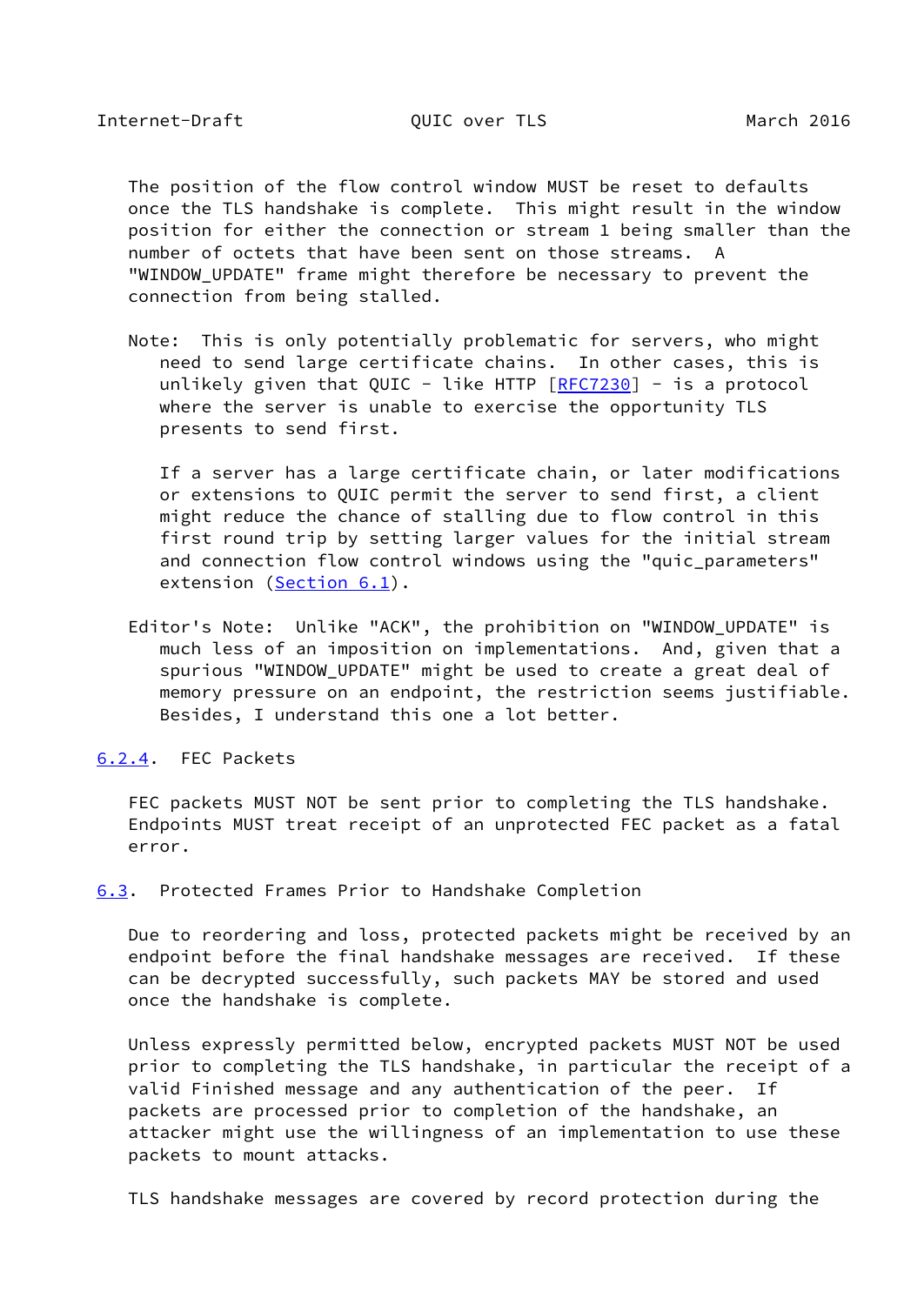| Thomson & Hamilton | Expires September 22, 2016 | [Page 16] |
|--------------------|----------------------------|-----------|
|--------------------|----------------------------|-----------|

<span id="page-18-1"></span>Internet-Draft QUIC over TLS March 2016

 protected messages need to be decrypted to determine if they are TLS handshake messages or not. Similarly, "ACK" and "WINDOW\_UPDATE" frames might be needed to successfully complete the TLS handshake.

 Any timestamps present in "ACK" frames MUST be ignored rather than causing a fatal error. Timestamps on protected frames MAY be saved and used once the TLS handshake completes successfully.

 An endpoint MUST save the last protected "WINDOW\_UPDATE" frame it receives for each stream and apply the values once the TLS handshake completes.

- Editor's Note: Ugh. This last one is pretty ugly. Maybe we should just make the TLS handshake exempt from flow control up to the Finished message. Then we can prohibit unauthenticated "WINDOW\_UPDATE" messages. We would still likely want to account for the packets sent and received, since to do otherwise would create some hairy special cases. That means that stalling is possible, but it means that we can avoid ugly rules like the above.
- <span id="page-18-0"></span>[7](#page-18-0). Connection ID

 The QUIC connection identifier serves to identify a connection and to allow a server to resume an existing connection from a new client address in case of mobility events. However, this creates an identifier that a passive observer [[RFC7258\]](https://datatracker.ietf.org/doc/pdf/rfc7258) can use to correlate connections.

 TLS 1.3 offers connection resumption using pre-shared keys, which also allows a client to send 0-RTT application data. This mode could be used to continue a connection rather than rely on a publicly visible correlator. This only requires that servers produce a new ticket on every connection and that clients do not resume from the same ticket more than once.

 The advantage of relying on 0-RTT modes for mobility events is that this is also more robust. If the new point of attachment results in contacting a new server instance - one that lacks the session state then a fallback is easy.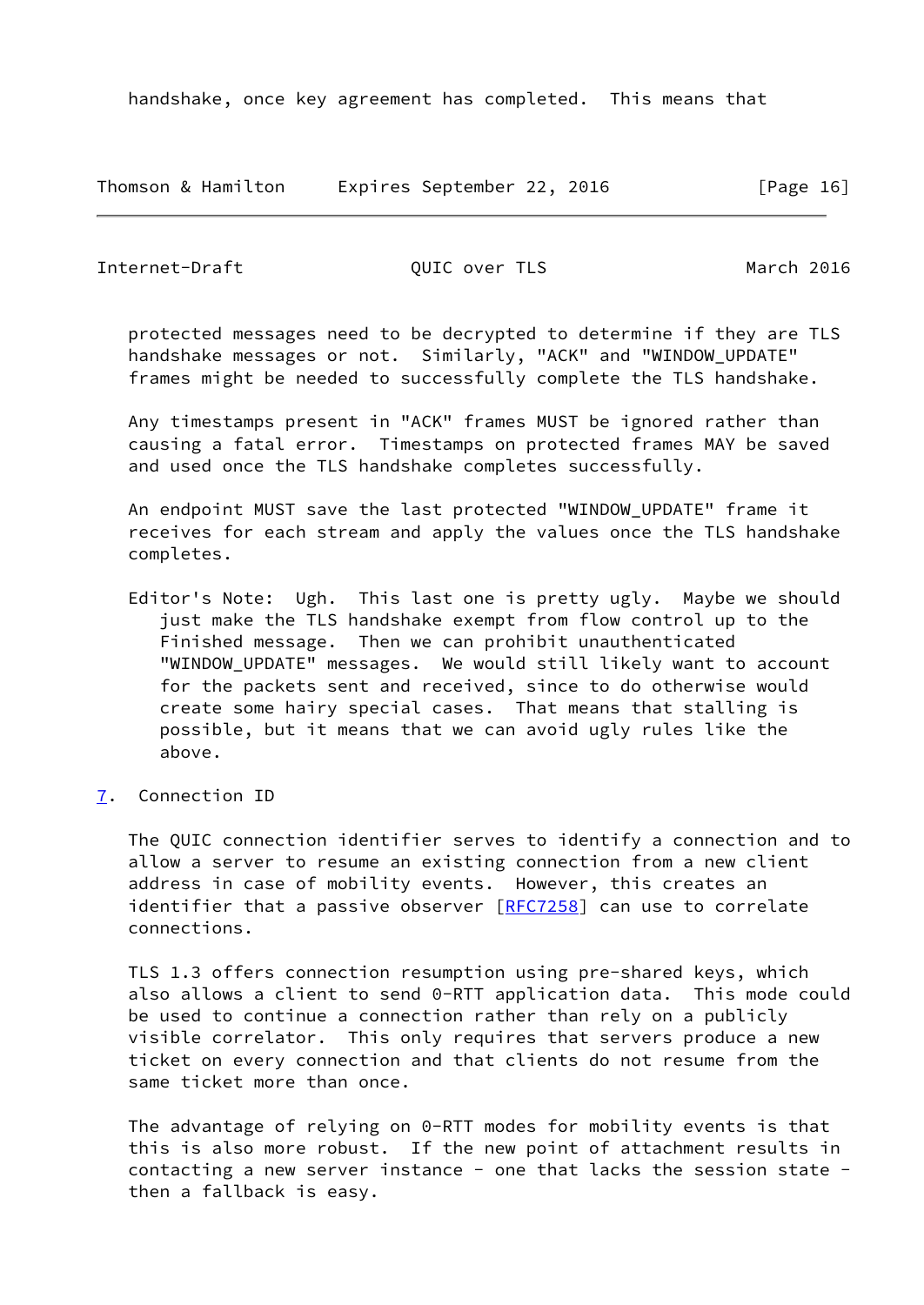The main drawback with a clean restart or anything resembling a restart is that accumulated state can be lost. Aside from progress on incomplete requests, the state of the HPACK header compression table could be quite valuable. Existing QUIC implementations use the connection ID to route packets to the server that is handling the connection, which avoids this sort of problem.

Thomson & Hamilton Expires September 22, 2016 [Page 17]

<span id="page-19-1"></span>Internet-Draft QUIC over TLS March 2016

 A lightweight state resurrection extension might be used to avoid having to recreate any expensive state.

<span id="page-19-0"></span>[8](#page-19-0). Security Considerations

 There are likely to be some real clangers here eventually, but the current set of issues is well captured in the relevant sections of the main text.

 Never assume that because it isn't in the security considerations section it doesn't affect security. Most of this document does.

<span id="page-19-2"></span>[9](#page-19-2). IANA Considerations

This document has no IANA actions. Yet.

<span id="page-19-3"></span>[10.](#page-19-3) References

<span id="page-19-4"></span>[10.1](#page-19-4). Normative References

<span id="page-19-6"></span> [I-D.ietf-tls-tls13] Rescorla, E., "The Transport Layer Security (TLS) Protocol Version 1.3", [draft-ietf-tls-tls13-11](https://datatracker.ietf.org/doc/pdf/draft-ietf-tls-tls13-11) (work in progress), December 2015.

<span id="page-19-5"></span> [I-D.tsvwg-quic-protocol] Hamilton, R., Iyengar, J., Swett, I., and A. Wilk, "QUIC: A UDP-Based Secure and Reliable Transport for HTTP/2", [draft-tsvwg-quic-protocol-02](https://datatracker.ietf.org/doc/pdf/draft-tsvwg-quic-protocol-02) (work in progress), January 2016.

 [RFC2119] Bradner, S., "Key words for use in RFCs to Indicate Requirement Levels", [BCP 14](https://datatracker.ietf.org/doc/pdf/bcp14), [RFC 2119](https://datatracker.ietf.org/doc/pdf/rfc2119),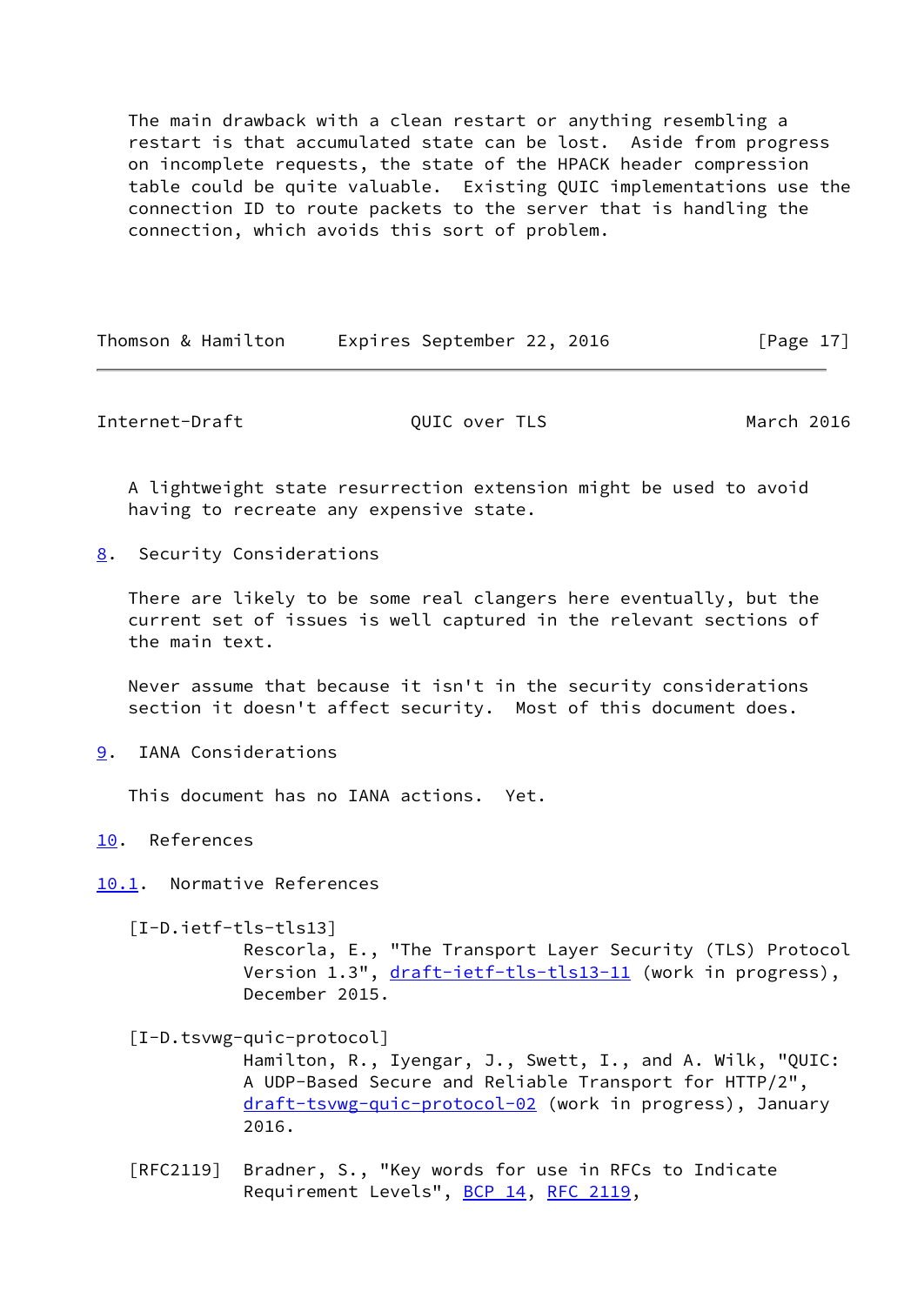DOI 10.17487/RFC2119, March 1997, <<http://www.rfc-editor.org/info/rfc2119>>.

- [RFC7301] Friedl, S., Popov, A., Langley, A., and E. Stephan, "Transport Layer Security (TLS) Application-Layer Protocol Negotiation Extension", [RFC 7301,](https://datatracker.ietf.org/doc/pdf/rfc7301) DOI 10.17487/RFC7301, July 2014, <<http://www.rfc-editor.org/info/rfc7301>>.
- <span id="page-20-0"></span>[10.2](#page-20-0). Informative References

 [RFC0793] Postel, J., "Transmission Control Protocol", STD 7, [RFC 793](https://datatracker.ietf.org/doc/pdf/rfc793), DOI 10.17487/RFC0793, September 1981, <[http://www.rfc-editor.org/info/rfc793>](http://www.rfc-editor.org/info/rfc793).

|  | Thomson & Hamilton | Expires September 22, 2016 |  | [Page 18] |  |
|--|--------------------|----------------------------|--|-----------|--|
|  |                    |                            |  |           |  |

<span id="page-20-2"></span>Internet-Draft QUIC over TLS March 2016

- [RFC7230] Fielding, R., Ed. and J. Reschke, Ed., "Hypertext Transfer Protocol (HTTP/1.1): Message Syntax and Routing", [RFC 7230,](https://datatracker.ietf.org/doc/pdf/rfc7230) DOI 10.17487/RFC7230, June 2014, <<http://www.rfc-editor.org/info/rfc7230>>.
- [RFC7258] Farrell, S. and H. Tschofenig, "Pervasive Monitoring Is an Attack", [BCP 188,](https://datatracker.ietf.org/doc/pdf/bcp188) [RFC 7258](https://datatracker.ietf.org/doc/pdf/rfc7258), DOI 10.17487/RFC7258, May 2014, [<http://www.rfc-editor.org/info/rfc7258](http://www.rfc-editor.org/info/rfc7258)>.
- [RFC7540] Belshe, M., Peon, R., and M. Thomson, Ed., "Hypertext Transfer Protocol Version 2 (HTTP/2)", [RFC 7540](https://datatracker.ietf.org/doc/pdf/rfc7540), DOI 10.17487/RFC7540, May 2015, <<http://www.rfc-editor.org/info/rfc7540>>.

<span id="page-20-1"></span>[Appendix A.](#page-20-1) Acknowledgments

 Christian Huitema's knowledge of QUIC is far better than my own. This would be even more inaccurate and useless if not for his assistance. This document has variously benefited from a long series of discussions with Ryan Hamilton, Jana Iyengar, Adam Langley, Roberto Peon, Ian Swett, and likely many others who are merely forgotten by a faulty meat computer.

Authors' Addresses

Martin Thomson